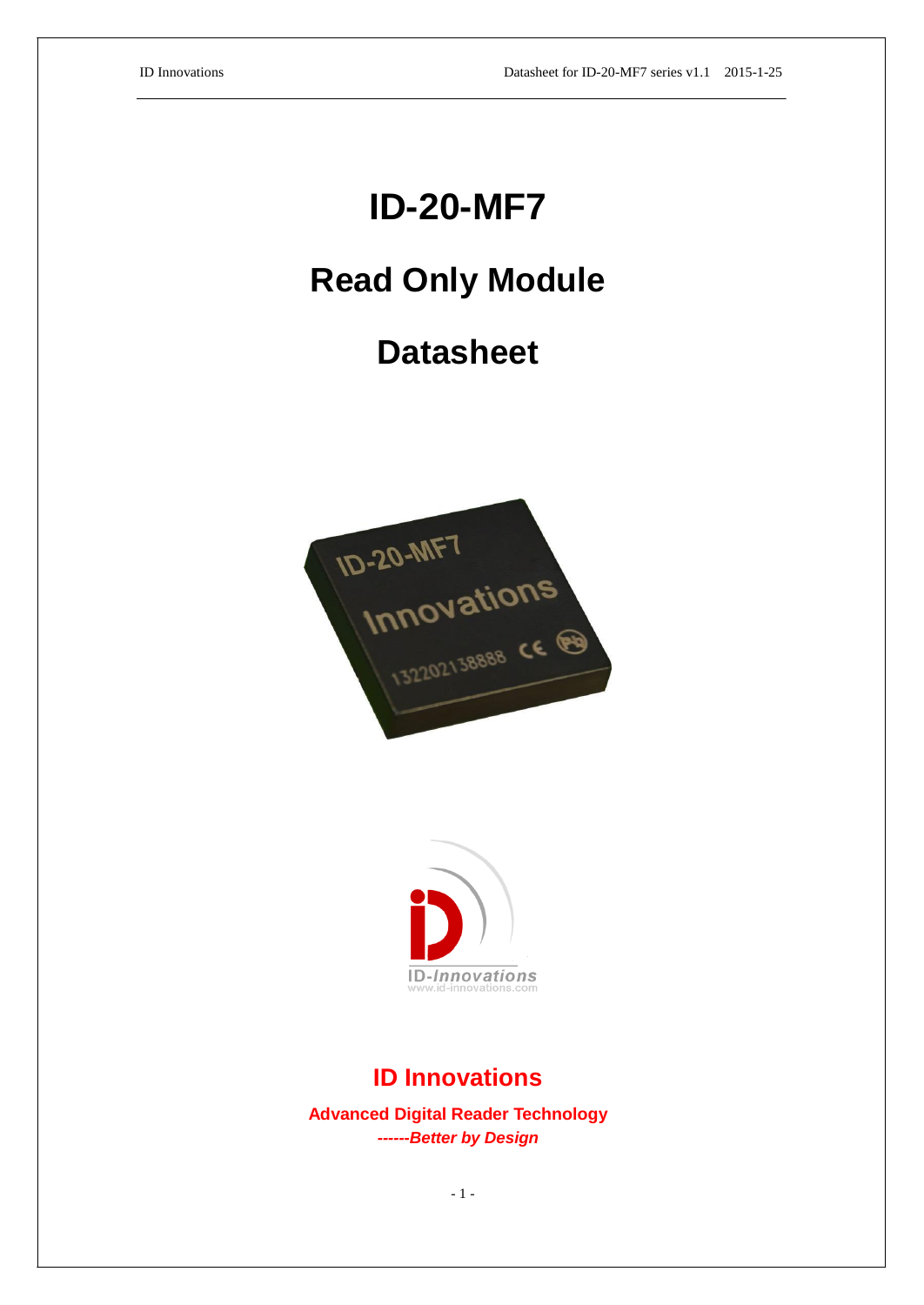#### **Summary**

TheID-20-MF7 series contactless card Read only module is based on Mifare reader IC. They come with the choice of internal antenna or external antenna and are suitable and for embedded applications and general Electronic Devices.



#### **Characteristic**

- 2 options: internal antenna or external antenna
- ISP(In System Program)function
- Small outline
- Low power consumption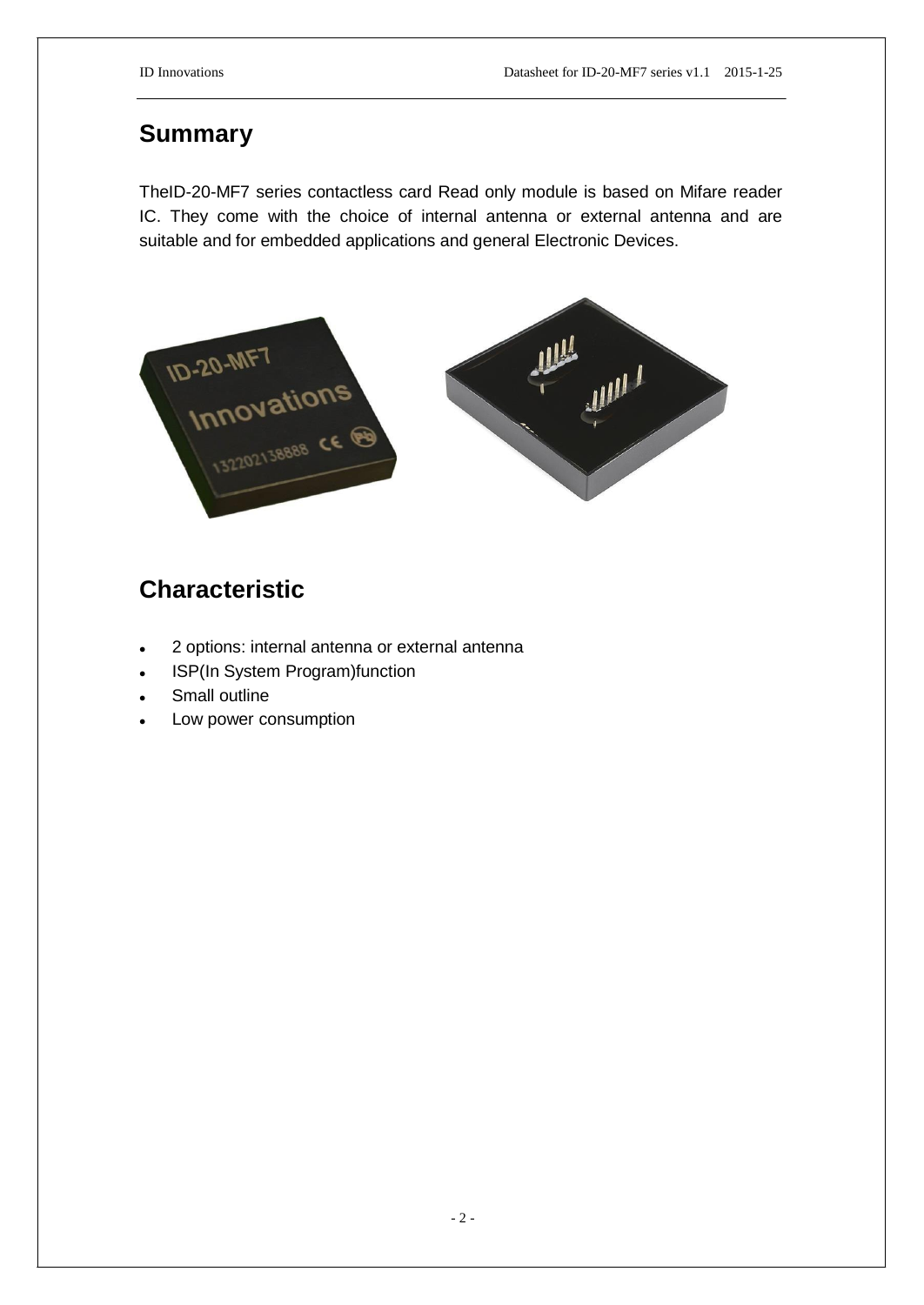#### **Specification**

Support card :

ISO/IEC14443 A/B cards: a) Mifare One S50 b) Mifare One S70 c) Sony Felica

- Model: ID-20MF7-IA (with internal antenna) ID-20-MF7-WA (without internal antenna)
- Frequency: 13.56 MHz
- Read/Write distance: internal antenna --30mm external antenna—up to 80mm
- Fast read/write speed.
- Communication Port: (RS232) TTL / 2400-57600BPS N,8,1
- Power: 5V DC
- Current consumption: <60 mA PK<200MA
- weight: 80g
- Operating temperature: 20°C--- +50 °C
- Storage temperature  $: 20^{\circ}$ C --- +75 $^{\circ}$ C
- ID-20MF7 model description:
- Certification: CE, C-TICK, ROHS, FCC:

| ID-20MF7 model description |                                                     | Order management   7bytes |            | 4bytes     | <b>RS232</b> | <b>WG26</b> | WG3 ABA2   |
|----------------------------|-----------------------------------------------------|---------------------------|------------|------------|--------------|-------------|------------|
|                            | pin1 and pin 6 connected pin1 & pin 6 no connection |                           |            |            |              |             |            |
| read continousely          | once reading                                        | Standard version          | <b>Ves</b> | <b>yes</b> | yes          | <b>yes</b>  | <b>Ves</b> |
| no reading                 | once reading                                        | order per required        | yes        | yes        | yes          | yes         | yes        |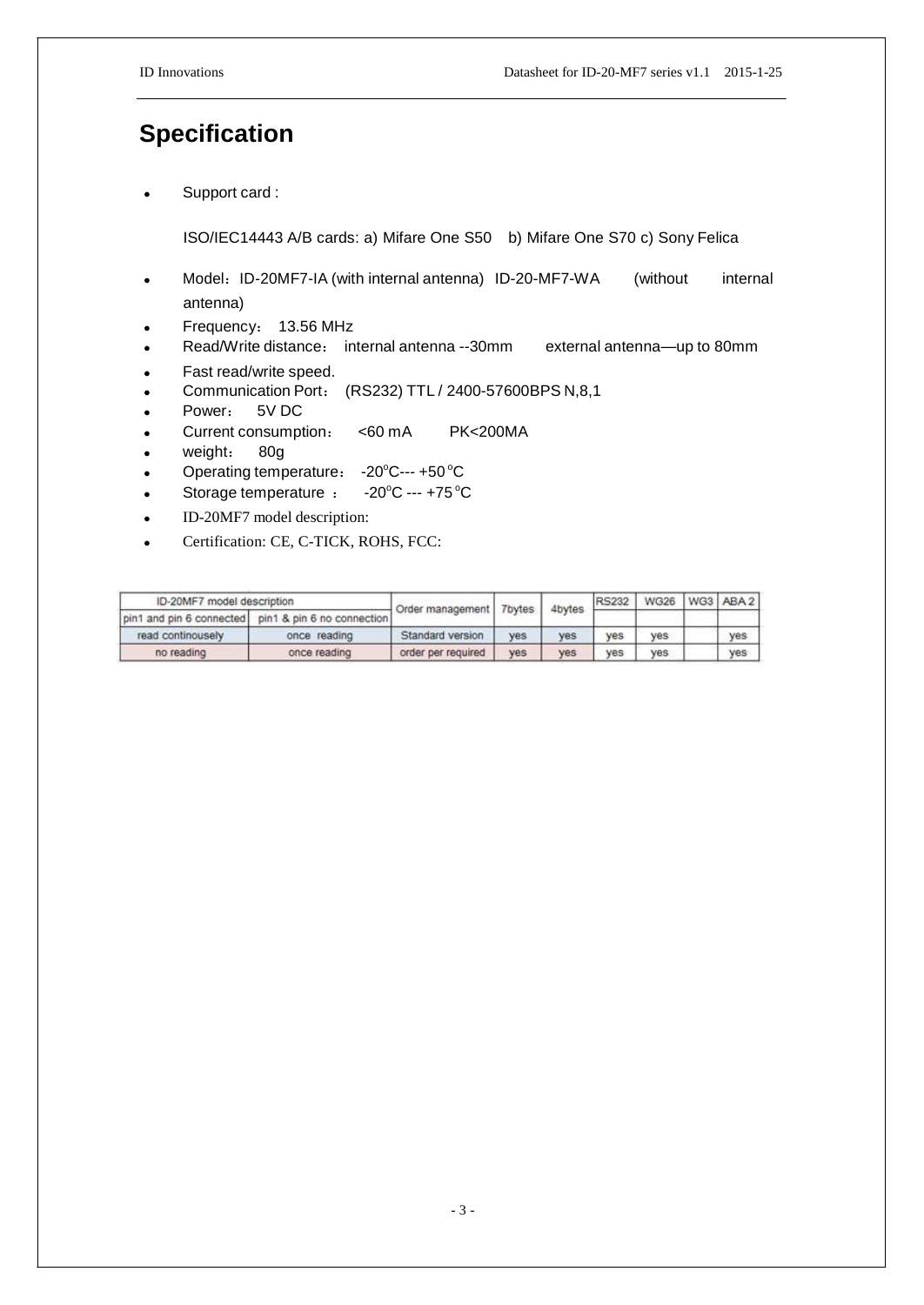### **Dimensions and Pins (bottom view)**

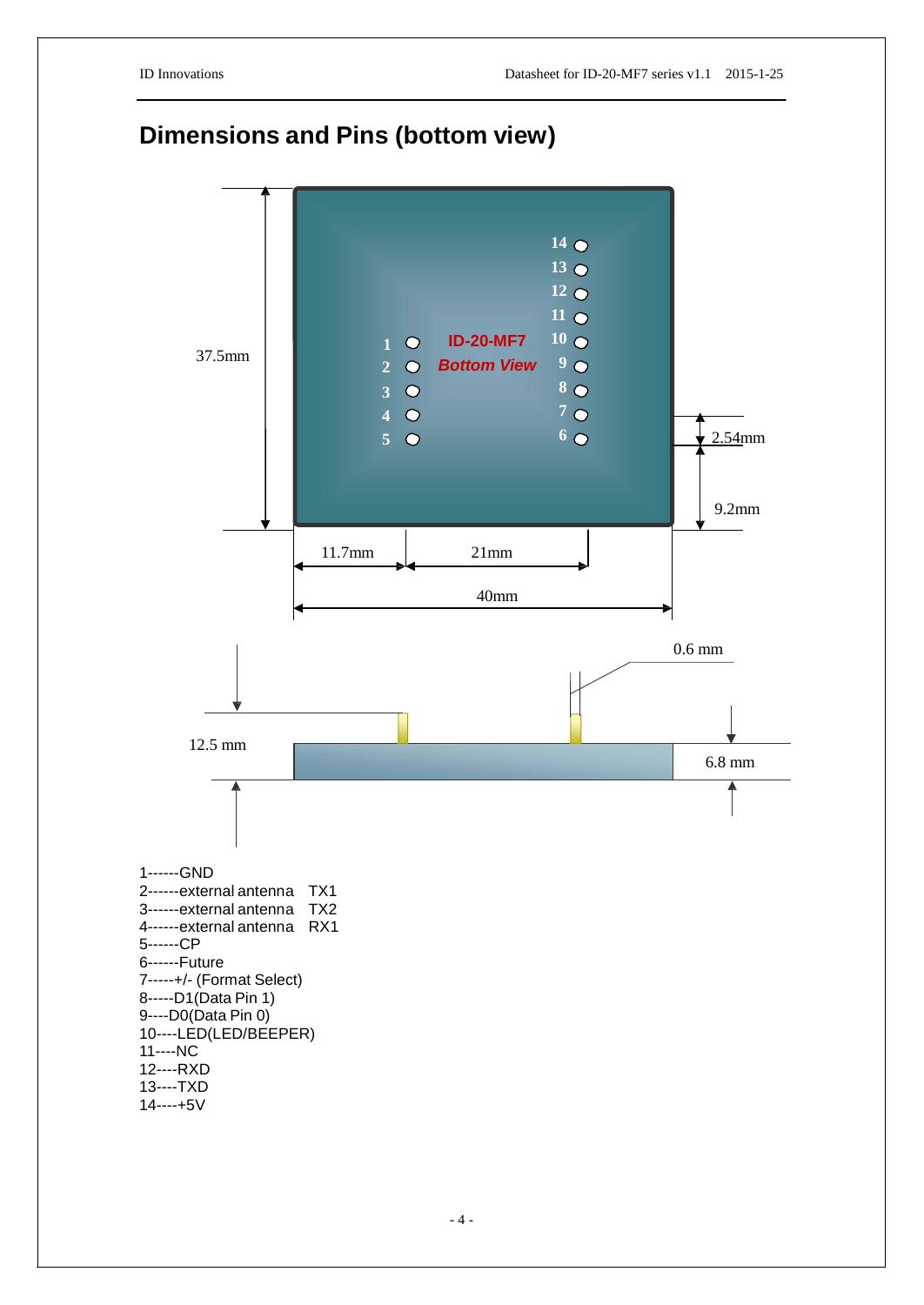

#### Circuit Diagram for the ID-20MF7-IA

Circuit Diagram for the ID-20MF7-WA

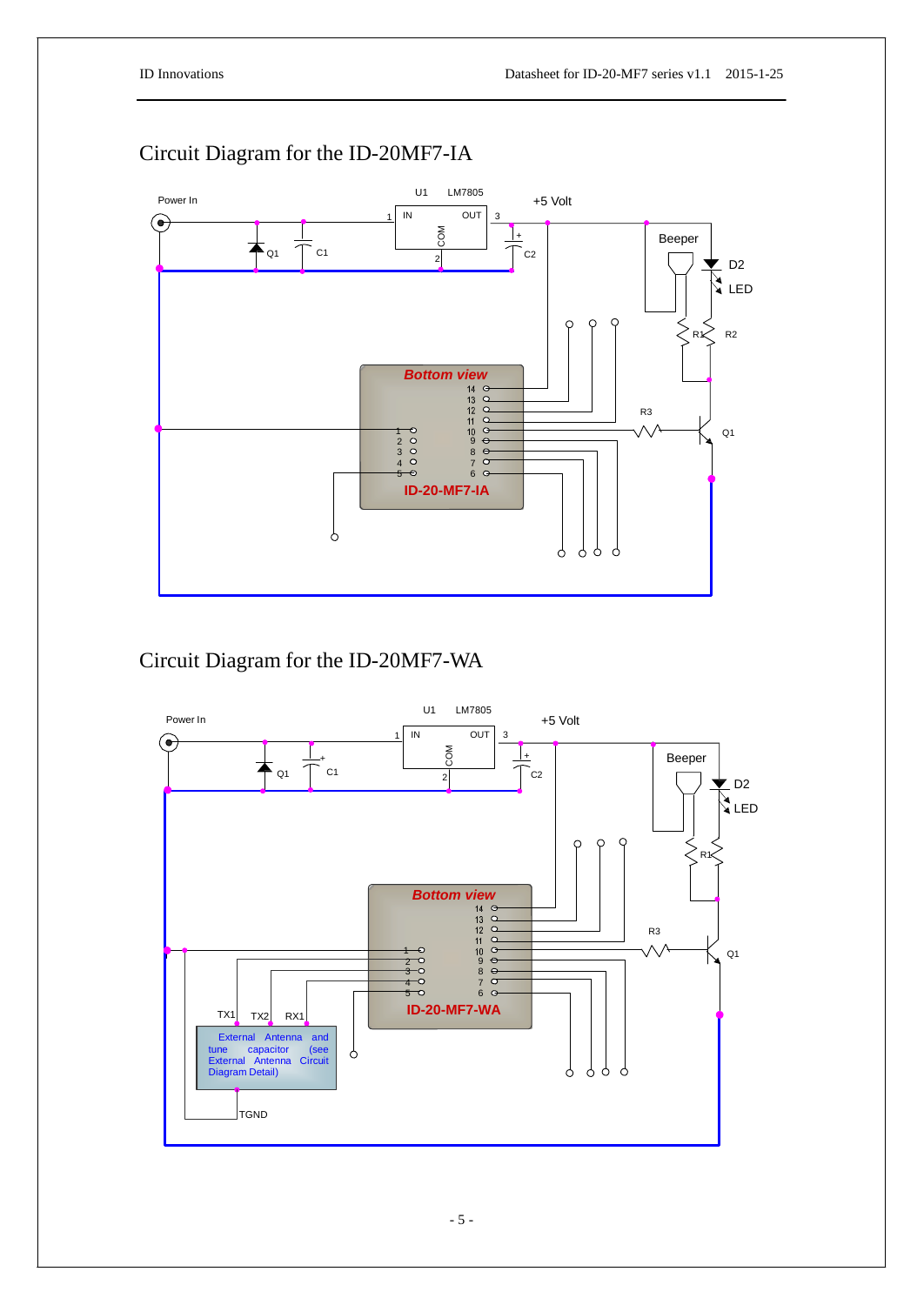#### Circuit Diagram for the ID-20MF7 External Antenna



#### **Pin Description & Output Data Formats**

| Pin.NO         | <b>Description</b>    | <b>ASCII</b>             | <b>Magnet Emulation</b> | Wiegand26           |  |
|----------------|-----------------------|--------------------------|-------------------------|---------------------|--|
|                |                       |                          | (optional)              | (optional)          |  |
| 1              | Volts<br>Zero<br>and  | GND 0V                   | GND 0V                  | GND 0V              |  |
|                | tuning Capacitor      |                          |                         |                     |  |
|                | Ground                |                          |                         |                     |  |
| 2              | To External antenna   | To External antenna      | To External antenna     | To External antenna |  |
|                | TX1                   | TX1                      | TX <sub>1</sub>         | TX <sub>1</sub>     |  |
| 3              | To External antenna   | To External antenna      | To External antenna     | To External antenna |  |
|                | TX <sub>2</sub>       | TX <sub>2</sub>          | TX <sub>2</sub>         | TX <sub>2</sub>     |  |
| 4              | To External antenna   | To External antenna      | To External antenna     | To External antenna |  |
|                | RX <sub>1</sub>       | RX <sub>1</sub>          | RX <sub>1</sub>         | RX <sub>1</sub>     |  |
| 5              | <b>Card Present</b>   | No function              | <b>Card Present</b>     | No function         |  |
| 6              | Future                | Future                   | Future                  | Future              |  |
| $\overline{7}$ | Format Selector (+/-) | Strap to GND             | Strap to Pin 10         | Strap to $+5V$      |  |
| 8              | Data 1                | No function              | <b>Clock</b>            | One Output          |  |
| 9              | Data 0                | No function              | Data                    | Zero Output         |  |
| 10             | LED(LED/BEEPER)       | Beeper / LED             | Beeper / LED            | Beeper / LED        |  |
| 11             | No Connection         | No Connection            | No Connection           | No Connection       |  |
| 12             | <b>RXD</b>            | TTL RXD                  | No function             | No function         |  |
| 13             | <b>TXD</b>            | <b>TXD</b><br><b>TTL</b> | No function             | No function         |  |
| 14             | DC Voltage Supply     | $+5V$                    | $+5V$                   | $+5V$               |  |